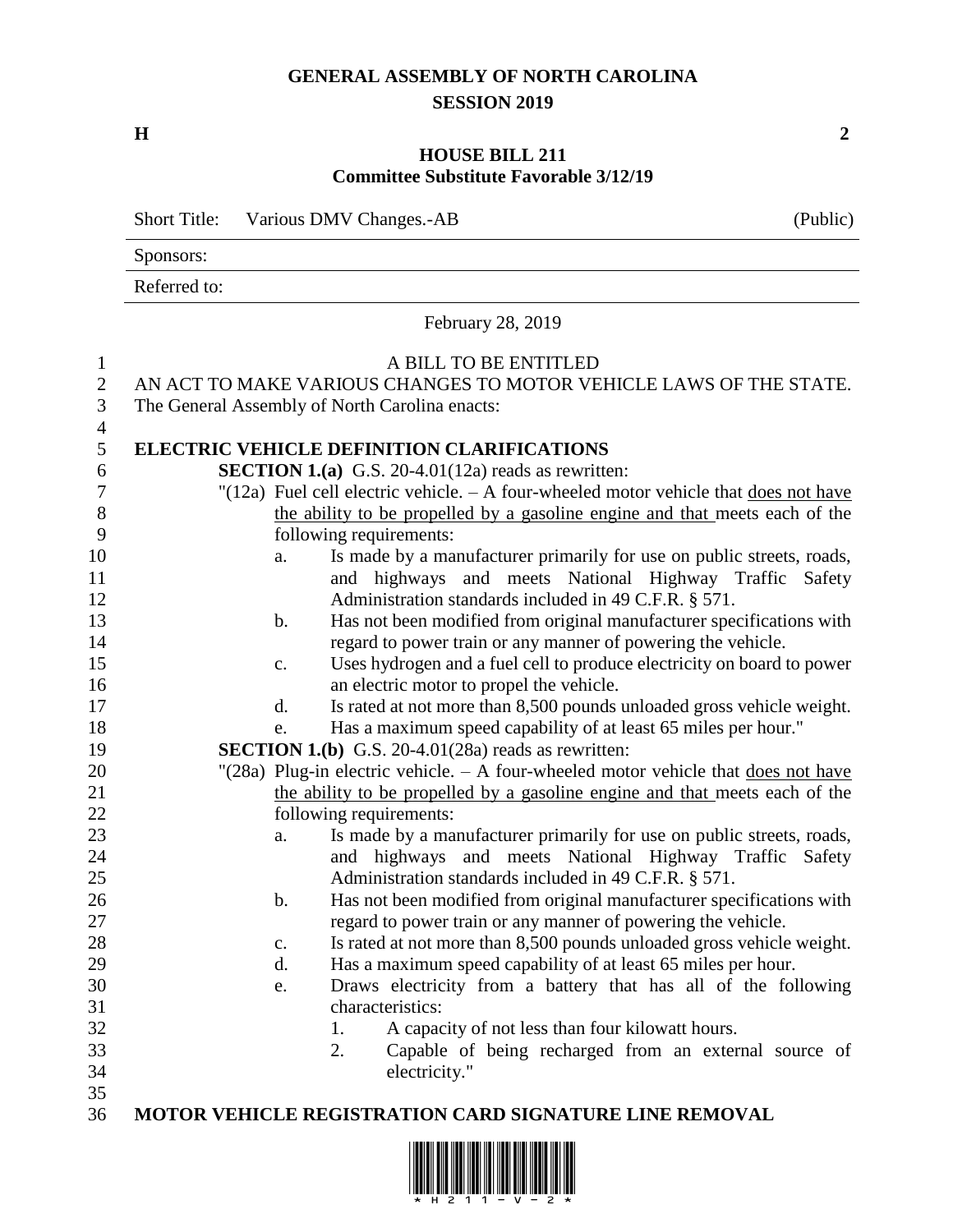| <b>General Assembly Of North Carolina</b> |               |    |                                                                                                | <b>Session 2019</b>                                                  |
|-------------------------------------------|---------------|----|------------------------------------------------------------------------------------------------|----------------------------------------------------------------------|
|                                           |               |    | <b>SECTION 2.</b> G.S. 20-57(b) reads as rewritten:                                            |                                                                      |
| " $(b)$                                   |               |    | The registration card shall be delivered to the owner and shall contain upon the face          |                                                                      |
|                                           |               |    | thereof the name and address of the owner, space for the owner's signature, the registration   |                                                                      |
|                                           |               |    | number assigned to the vehicle, and a description of the vehicle as determined by the          |                                                                      |
|                                           |               |    | Commissioner, provided that if there are more than two owners the Division may show only two   |                                                                      |
|                                           |               |    | owners on the registration card and indicate that additional owners exist by placing after the |                                                                      |
|                                           |               |    | names listed "et al." An owner may obtain a copy of a registration card issued in the owner's  |                                                                      |
|                                           |               |    | name by applying to the Division for a copy and paying the fee set in G.S. 20-85."             |                                                                      |
|                                           |               |    |                                                                                                |                                                                      |
|                                           |               |    | REMOTE CONVERSION OF FULL PROVISIONAL LICENSES                                                 |                                                                      |
|                                           |               |    | <b>SECTION 3.(a)</b> G.S. 20-7(f)(1) reads as rewritten:                                       |                                                                      |
| "(1)                                      |               |    | Duration of license for persons under age $18. - A$ full provisional license                   |                                                                      |
|                                           |               |    | issued to a person under the age of 18 expires on the 60 days following the                    |                                                                      |
|                                           |               |    | person's twenty-first birthday."                                                               |                                                                      |
|                                           |               |    | <b>SECTION 3.(b)</b> G.S. 20-7(f)(6) reads as rewritten:                                       |                                                                      |
| "(6)                                      |               |    | Remote renewal. renewal or conversion. - Subject to the following                              |                                                                      |
|                                           |               |    | requirements and limitations, the Division may offer remote renewal of a                       |                                                                      |
|                                           |               |    | drivers license or remote conversion of a full provisional license issued by the               |                                                                      |
|                                           | Division:     |    |                                                                                                |                                                                      |
|                                           | a.            |    | Requirements. – To be eligible for remote renewal <u>or conversion</u> under                   |                                                                      |
|                                           |               |    | this subdivision, a person must meet all of the following requirements:                        |                                                                      |
|                                           |               | 1. |                                                                                                | The license holder possesses either (i) a valid, unexpired-valid     |
|                                           |               |    |                                                                                                | Class C drivers license that was issued when the person was at       |
|                                           |               |    |                                                                                                | least 18 years old-license, or (ii) a valid full provisional license |
|                                           |               |    |                                                                                                | and is at least 18 years old at the time of the remote conversion.   |
|                                           |               | 2. |                                                                                                | The license holder's current license includes no restrictions        |
|                                           |               |    | other than a restriction for corrective lenses.                                                |                                                                      |
|                                           |               | 3. |                                                                                                | The license holder attests, in a manner designated by the            |
|                                           |               |    |                                                                                                | Division, that (i) the license holder is a resident of the State and |
|                                           |               |    |                                                                                                | currently resides at the address on the license to be renewed,       |
|                                           |               |    |                                                                                                | renewed or converted, (ii) the license holder's name as it           |
|                                           |               |    |                                                                                                | appears on the license to be renewed or converted has not            |
|                                           |               |    |                                                                                                | changed, and (iii) all other information required by the             |
|                                           |               |    |                                                                                                | Division for an in-person renewal under this Article has been        |
|                                           |               |    |                                                                                                | provided completely and truthfully. If the license holder does       |
|                                           |               |    |                                                                                                | not currently reside at the address on the license to be renewed     |
|                                           |               |    |                                                                                                | or converted, the license holder may comply with the address         |
|                                           |               |    |                                                                                                | requirement of this sub-sub-subdivision by providing the             |
|                                           |               |    |                                                                                                | address at which the license holder resides at the time of the       |
|                                           |               |    | remote renewal or conversion request.                                                          |                                                                      |
|                                           |               | 4. |                                                                                                | The For a remote renewal, the most recent renewal was an             |
|                                           |               |    |                                                                                                | in-person renewal and not a remote renewal under this                |
|                                           |               |    | subdivision.                                                                                   |                                                                      |
|                                           |               | 5. |                                                                                                | The license holder is otherwise eligible for renewal or              |
|                                           |               |    | conversion under this subsection.                                                              |                                                                      |
|                                           | $\mathbf b$ . |    | Waiver of requirements. $-$ When renewing <u>or converting</u> a drivers                       |                                                                      |
|                                           |               |    | license pursuant to this subdivision, the Division may waive the                               |                                                                      |
|                                           |               |    | examination and photograph that would otherwise be required for the                            |                                                                      |
|                                           |               |    | renewal.renewal or conversion.                                                                 |                                                                      |